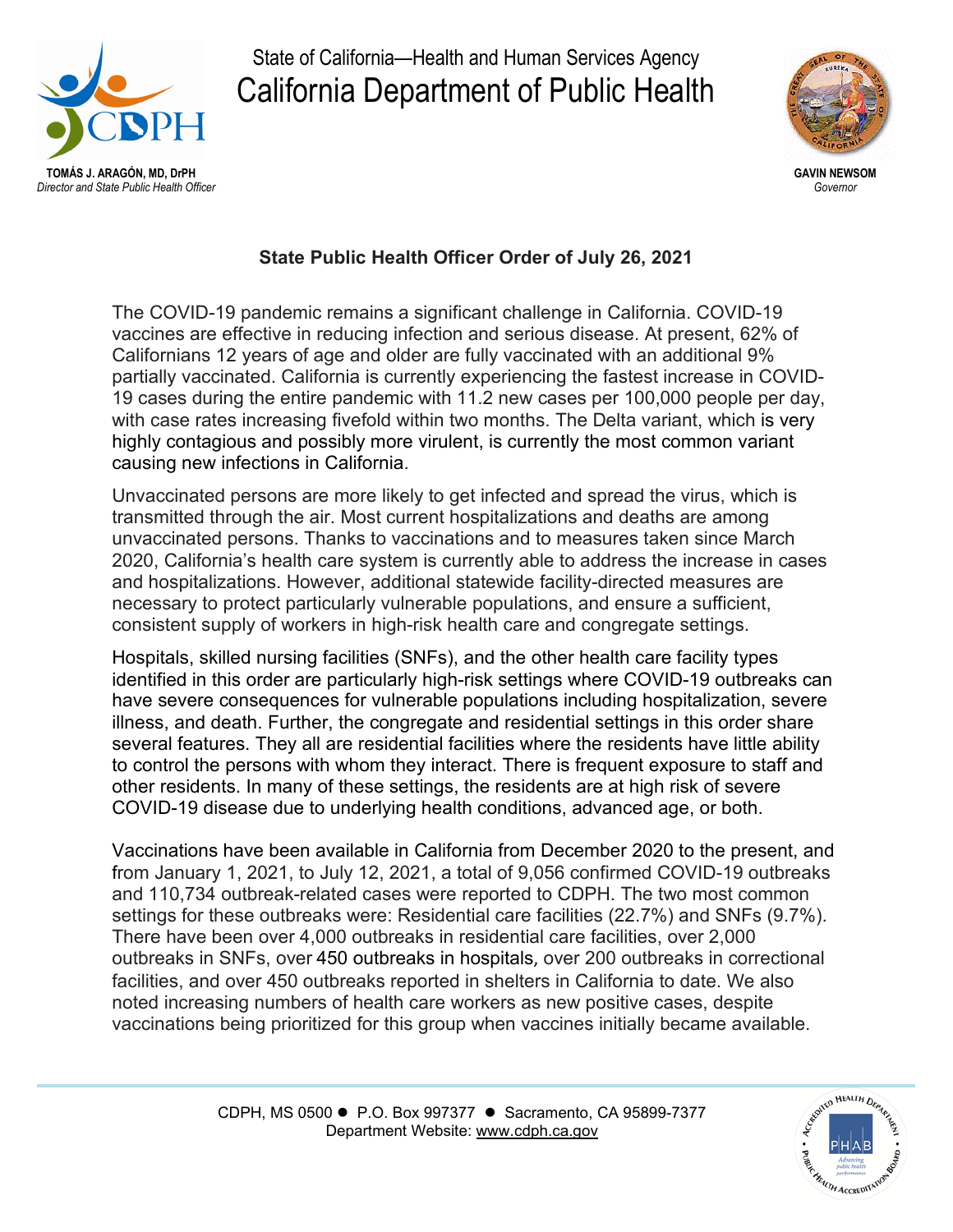Recent outbreaks in health care, SNFs, and other congregate settings have frequently been traced to unvaccinated staff members.

Thus, current requirements of staff in health care settings, such as universal mask requirements for all staff, are not proving sufficient to prevent transmission of the Delta variant, which is more transmissible and may cause more severe illness. Vaccination against COVID-19 is the most effective means of preventing infection with the COVID-19 virus, and subsequent transmission and outbreaks. As we respond to the dramatic increase in cases, transmission prevention measures must be increased for the significant proportion of unvaccinated health and congregate care workers remaining to reduce the chance of transmission to vulnerable populations. Reinforcement of wellfitting facemasks for source control, emphasis on increased respiratory protection with respirators in some settings, and regular testing (when appropriately followed by isolation of individuals who test positive), should contribute to reduction of transmission risk in these high-risk settings to mitigate the absence of vaccination protection.

For these reasons, COVID-19 remains a concern to public health and, in order to prevent its further spread in hospitals, SNFs, high-risk congregate settings and other health care settings, limited and temporary public health requirements are necessary at this time.

## **I, as State Public Health Officer of the State of California, order:**

- I. This Order applies to the following facilities:
	- A. Acute Health Care and Long-Term Care Settings:
		- 1. General Acute Care Hospitals
		- 2. Skilled Nursing Facilities (including Subacute Facilities)
		- 3. Intermediate Care Facilities
	- B. High-Risk Congregate Settings:
		- 4. Adult and Senior Care Facilities
		- 5. Homeless Shelters
		- 6. State and Local [Correctional Facilities and Detention Centers](https://www.cdc.gov/coronavirus/2019-ncov/community/correction-detention/guidance-correctional-detention.html#infection-control)
	- C. Other Health Care Settings:
		- 7. Acute Psychiatric Hospitals
		- 8. Adult Day Health Care Centers
		- 9. Adult Day Programs Licensed by the California Department of Social **Services**
		- 10.Program of All-Inclusive Care for the Elderly (PACE) and PACE Centers
		- 11.Ambulatory Surgery Centers
		- 12.Chemical Dependency Recovery Hospitals
		- 13.Clinics & Doctor Offices (including behavioral health, surgical)
		- 14.Congregate Living Health Facilities
		- 15.Dental Offices
		- 16.Dialysis Centers
		- 17.Hospice Facilities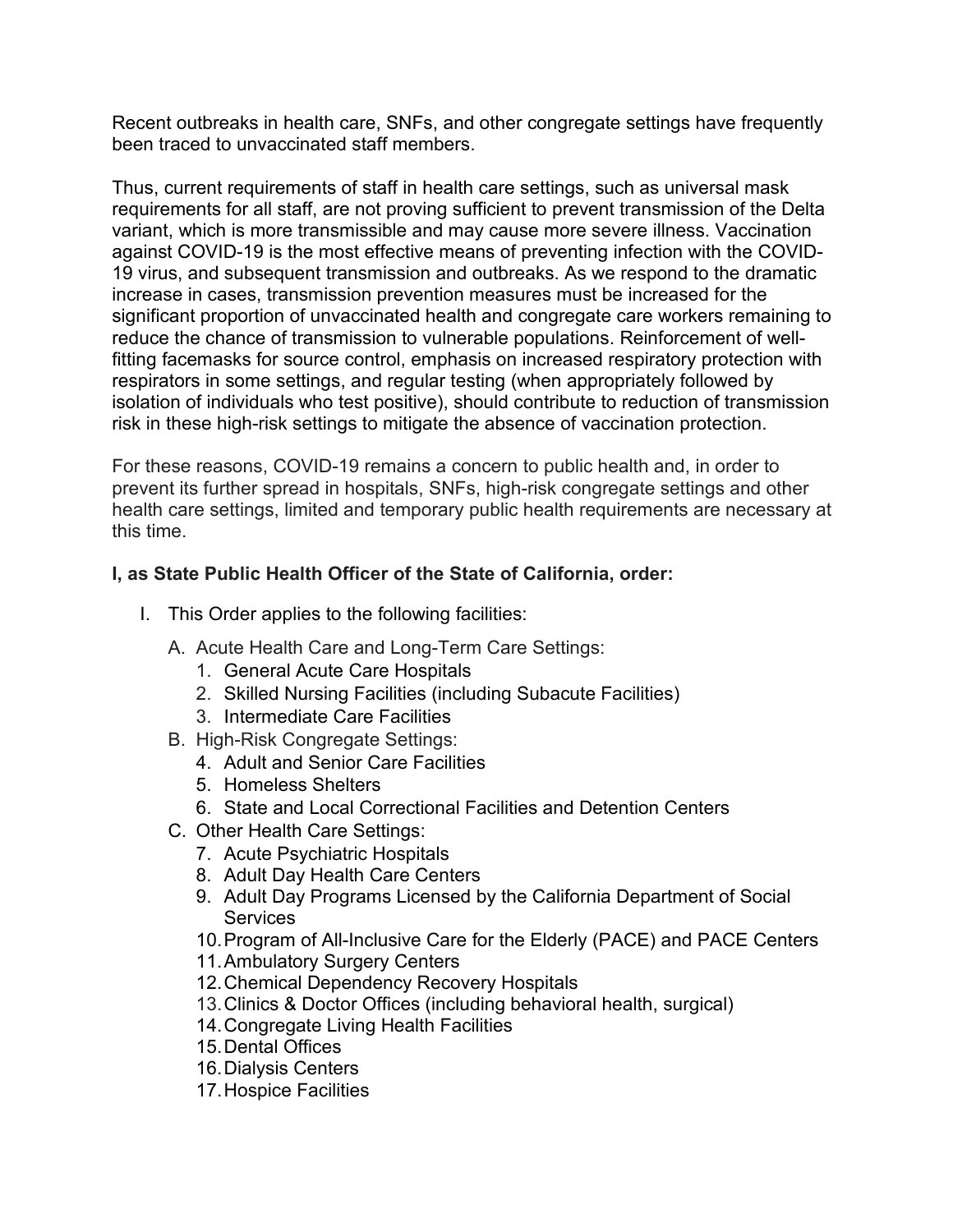- 18.Pediatric Day Health and Respite Care Facilities
- 19.Residential Substance Use Treatment and Mental Health Treatment **Facilities**
- II. All facilities identified in this Order must verify vaccine status of all workers.
	- A. Pursuant to the [CDPH Guidance for Vaccine Records Guidelines & Standards,](https://www.cdph.ca.gov/Programs/CID/DCDC/Pages/COVID-19/Vaccine-Record-Guidelines-Standards.aspx) only the following modes may be used as proof of vaccination:
		- 1. COVID-19 Vaccination Record Card (issued by the Department of Health and Human Services Centers for Disease Control & Prevention or WHO Yellow Card) which includes name of person vaccinated, type of vaccine provided and date last dose administered); OR
		- 2. a photo of a Vaccination Record Card as a separate document; OR
		- 3. a photo of the client's Vaccination Record Card stored on a phone or electronic device; OR
		- 4. documentation of COVID-19 vaccination from a health care provider; OR
		- 5. digital record that includes a QR code that when scanned by a SMART Health Card reader displays to the reader client name, date of birth, vaccine dates and vaccine type. The QR code must also confirm the vaccine record as an official record of the state of California; OR
		- 6. documentation of vaccination from other contracted employers who follow these vaccination records guidelines and standards.

In the absence of knowledge to the contrary, a facility may accept the documentation presented as valid.

- B. Facilities must have a plan in place for tracking verified worker vaccination status. Records of vaccination verification must be made available, upon request, to the local health jurisdiction for purposes of case investigation.
- C. Workers who are not fully vaccinated, or for whom vaccine status is unknown or documentation is not provided, must be considered unvaccinated.
- III. Respirator or mask requirements:
	- A. All facilities identified in this Order must strictly adhere to current [CDPH](https://www.cdph.ca.gov/Programs/CID/DCDC/Pages/COVID-19/guidance-for-face-coverings.aspx)  [Masking Guidance.](https://www.cdph.ca.gov/Programs/CID/DCDC/Pages/COVID-19/guidance-for-face-coverings.aspx) To the extent they are already applicable, facilities must also continue to adhere to Cal/OSHA's standards for Aerosol Transmissible Diseases (ATD), which requires respirator use in areas where suspected and confirmed COVID-19 cases may be present, and the Emergency Temporary Standards (ETS) that requires all unvaccinated workers be provided a respirator upon request.
	- B. Acute Health Care and Long-Term Care Settings:

In addition to respirators required under Title 8 of the California Code of Regulations, facilities must provide respirators to all unvaccinated or incompletely vaccinated workers who work in indoor work settings where (1) care is provided to patients or residents, or (2) to which patients or residents have access for any purpose. Workers are strongly encouraged to wear respirators in all such settings. The facility must provide the respirators at no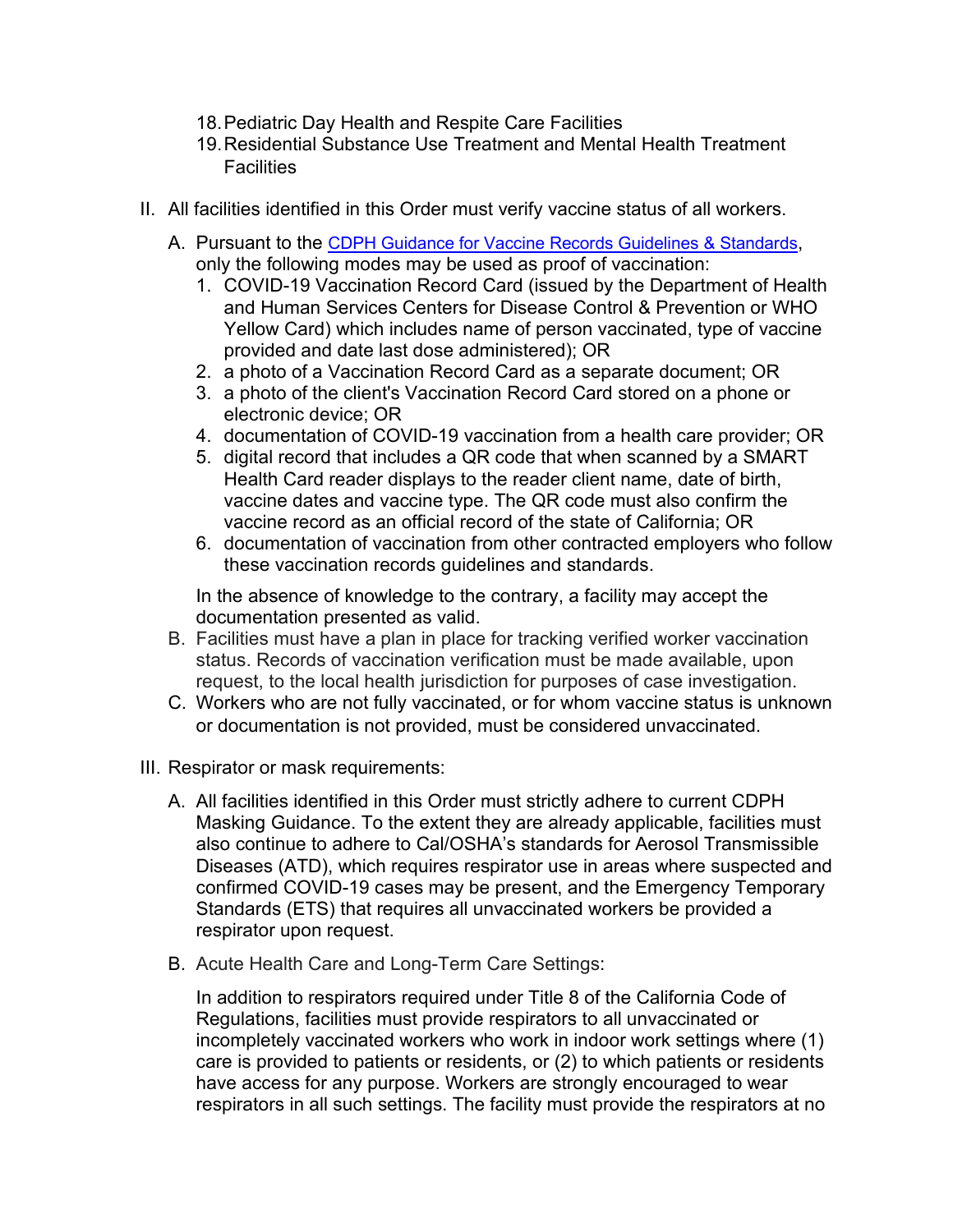cost, and workers must be instructed how to properly wear the respirator and how to perform a seal check according to the manufacturer's instructions.

C. High-Risk Congregate Settings and Other Health Care Settings:

Where Title 8 of the California Code of Regulations does not require the use of respirators, facilities shall provide all unvaccinated or incompletely vaccinated workers with FDA-cleared surgical masks. Workers are required to wear FDA-cleared surgical masks in indoor settings anywhere they are working with another person.

- IV. Testing requirements:
	- A. Acute Health Care and Long-Term Care Settings:
		- 1. Asymptomatic **unvaccinated** or incompletely vaccinated workers are **required to undergo** diagnostic screening testing.
		- 2. Workers may choose either antigen or molecular tests to satisfy this requirement, but unvaccinated or incompletely vaccinated workers must be tested **at least twice weekly** with either PCR testing or antigen testing. Any PCR (molecular) or antigen test used must either have Emergency Use Authorization by the U.S. Food and Drug Administration or be operating per the Laboratory Developed Test requirements by the U.S. Centers for Medicare and Medicaid Services.
	- B. High-Risk Congregate Settings and Other Health Care Settings:
		- 1. Asymptomatic **unvaccinated** or incompletely vaccinated workers are **required to undergo** diagnostic screening testing.
		- 2. Workers may choose either antigen or molecular tests to satisfy this requirement, but unvaccinated or incompletely vaccinated workers must be tested **at least once weekly** with either PCR testing or antigen testing. More frequent testing improves outbreak prevention and control and is encouraged, especially with antigen testing. Any PCR (molecular) or antigen test used must either have Emergency Use Authorization by the U.S. Food and Drug Administration or be operating per the Laboratory Developed Test requirements by the U.S. Centers for Medicare and Medicaid Services.
	- C. All Facilities:
		- 1. Unvaccinated or incompletely vaccinated workers must also observe all other infection control requirements, including masking, and are not exempted from the testing requirement even if they have a medical contraindication to vaccination, since they are still potentially able to spread the illness. Previous history of COVID-19 from which the individual recovered more than 90 days earlier, or a previous positive antibody test for COVID-19, do *not* waive this requirement for testing.
		- 2. Diagnostic screening testing of asymptomatic fully vaccinated workers is not currently required. However, fully vaccinated workers may consider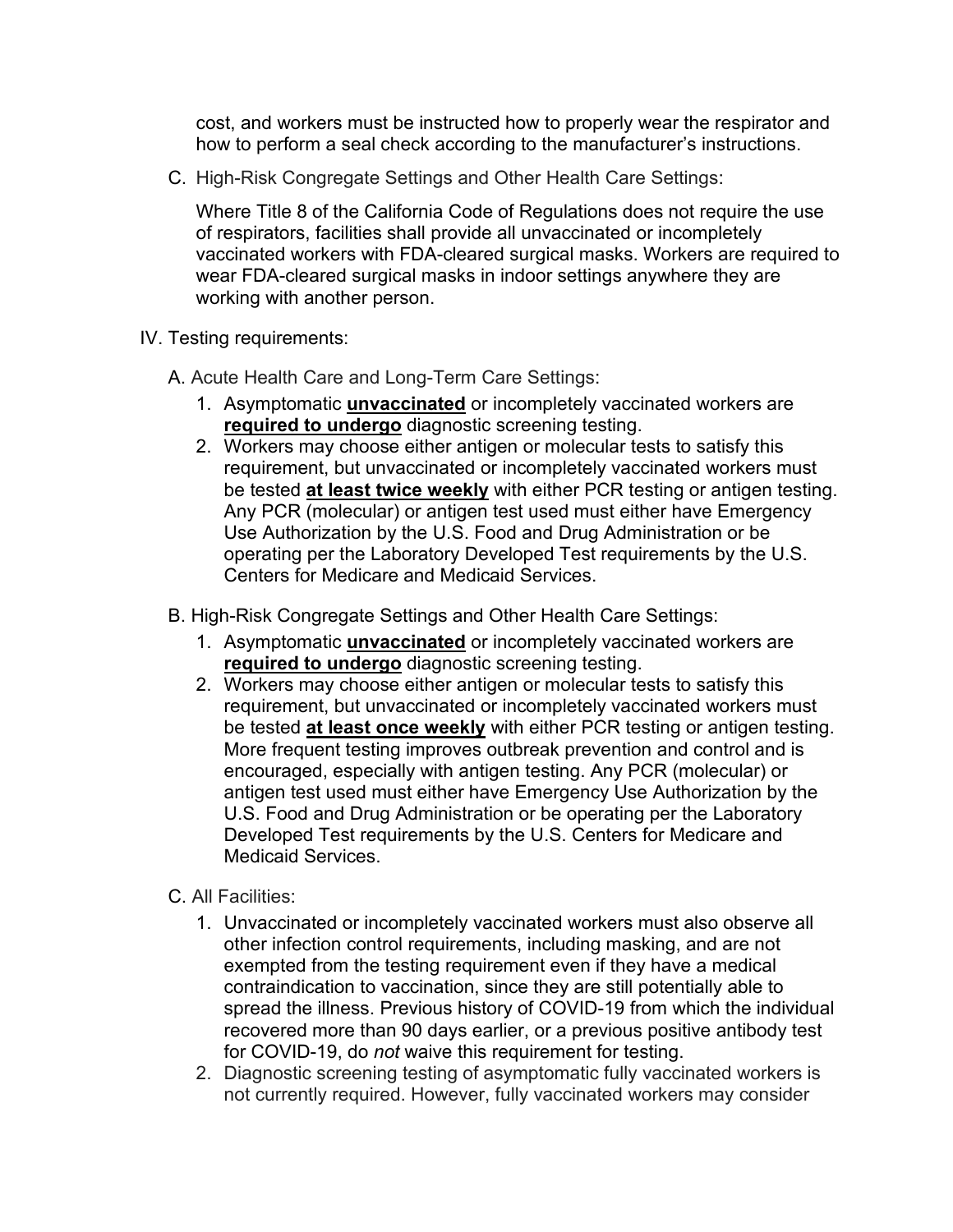continuing routine diagnostic screening testing if they have underlying immunocompromising conditions (e.g., organ transplantation, cancer treatment), which might impact the level of protection provided by COVID-19 vaccine.

- 3. Facilities with workers required to undergo workplace diagnostic screening testing should have a plan in place for tracking test results, conducting workplace contact tracing, and must report results to local public health departments. There are IT platforms available that can facilitate these processes for facilities.
- V. Definitions: For purposes of this Order, the following definitions apply:
	- A. "Fully Vaccinated" means individuals who are considered fully vaccinated for COVID-19: two weeks or more after they have received the second dose in a 2-dose series (Pfizer-BioNTech or Moderna or vaccine authorized by the World Health Organization), or two weeks or more after they have received a single-dose vaccine (Johnson and Johnson [J&J]/Janssen). COVID-19 vaccines that are currently authorized for emergency use:
		- 1. By the US Food and Drug Administration, are listed at [https://www.fda.gov/emergency-preparedness-and-response/coronavirus-disease-](https://www.fda.gov/emergency-preparedness-and-response/coronavirus-disease-2019-covid-19/covid-19-vaccines)[2019-covid-19/covid-19-vaccines.](https://www.fda.gov/emergency-preparedness-and-response/coronavirus-disease-2019-covid-19/covid-19-vaccines)
		- 2. By the World Health Organization, are listed at <https://extranet.who.int/pqweb/vaccines/covid-19-vaccines>
	- B. "Incompletely vaccinated" means persons who have received at least one dose of COVID-19 vaccine but do not meet the definition of *fully vaccinated*.
	- C. "Respirator" means a respiratory protection device approved by the National Institute for Occupational Safety and Health (NIOSH) to protect the wearer from particulate matter, such as an N95 filtering facepiece respirator.
	- D. "Unvaccinated" means persons who have not received any doses of COVID-19 vaccine or whose status is unknown.
	- E. "WHO Yellow Card" refers to the original World Health Organization International Certificate of Vaccination or Prophylaxis issued to the individual following administration of the COVID-19 vaccine in a foreign country.
	- F. "Worker" refers to all paid and unpaid persons serving in health care, other health care or congregate settings who have the potential for direct or indirect exposure to patients/clients/residents or SARS-CoV-2 airborne aerosols. Workers include, but are not limited to, nurses, nursing assistants, physicians, technicians, therapists, phlebotomists, pharmacists, students and trainees, contractual staff not employed by the health care facility, and persons not directly involved in patient care, but who could be exposed to infectious agents that can be transmitted in the health care setting (e.g., clerical, dietary, environmental services, laundry, security, engineering and facilities management, administrative, billing, and volunteer personnel).